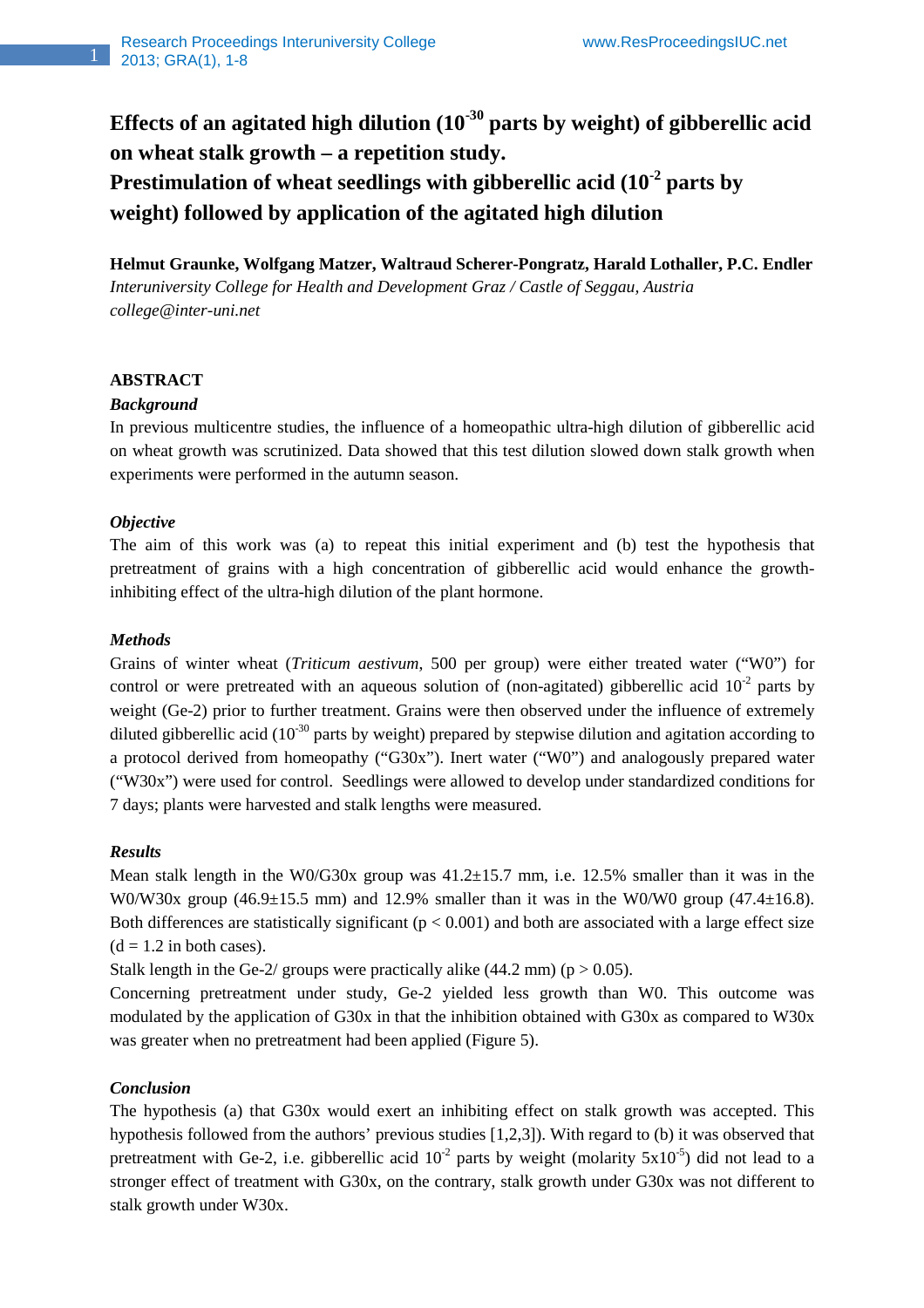#### **INTRODUCTION**

2

In previous multicentre studies, the influence of a homeopathic ultra-high dilution of gibberellic acid on wheat stalk growth was scrutinized [1,2,3]. Data showed that this test dilution slowed down stalk growth when experiments were performed in the autumn season. Furthermore, the hypothesis was tested that pretreatment of grains with high concentrations of gibberellic acid would enhance the growth-inhibiting effect of the ultra-high

dilution of the plant hormone [3]. Grains of winter wheat (*Triticum aestivum*, 500 or 1000 per group) were pretreated with (non-agitated) gibberellic acid  $10^{-5}$ ,  $10^{-4}$  and  $10^{-3}$  parts by weight (Ge-5, Ge-4, Ge-3) or with water ("W0") for control prior to further treatment. Grains were then observed under the influence of extremely diluted gibberellic acid  $(10^{-30}$  parts by weigth) prepared by stepwise dilution and agitation according to a protocol derived from homeopathy ("G30x"). Analogously prepared water was used for control ("W30x").

Seedlings were allowed to develop under standardized conditions for 7 days; plants were harvested and stalk lengths were measured. Of the four pretreatment variants under study, Ge-3 yielded most growth, followed by Ge-4 , Ge-5 and finally W0. This outcome was modulated by the application of G30x in that the inhibition obtained with G30x as compared to W30x was the greater the lower the pretreatment concentration of G had been.

Figure 1 shows the results in terms of relative stalk length. Grain numbers were initially 1,000 each for Ge-4/W30x and Ge-4/G30x, and 500 for each of the other treatment groups, but only germinated grains were included in the results.



*Figure 1: Results from studies 1 and 2 showing relative stalk length by treatment group with Ge-4/W30x normalized to 100%. "W" is synonymous for "W0". N per group = 500, except for Ge-4/W30x (N = 1000) and Ge-4/G30x (N = 1000). \*\*\*, p < 0.001; \*, p < 0.01. P-values refer to pairwise comparison of W30x versus G30x groups. For further p-values, see [3]. For further explanations see text.* 

The hypothesis that pretreatment of grains with high concentrations of gibberellic acid would enhance the growth inhibiting effect of G30x had to be rejected. Rather, G30x slowed down stalk growth most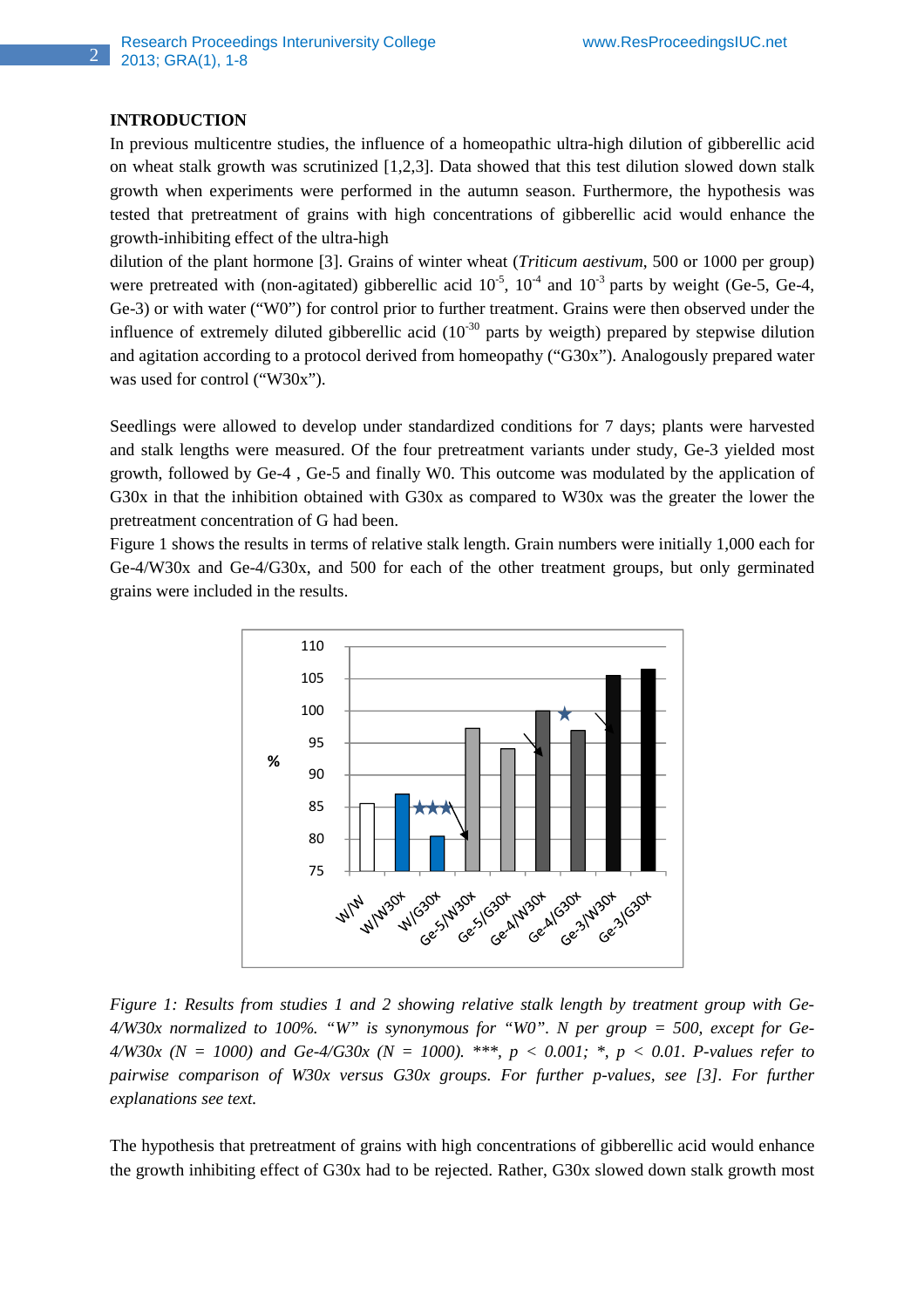in the W0 group with  $p < 0.001$ , only moderately in the Ge-5 and Ge-4 group and not at all in the Ge-3 group.

The aim of the study presented here was

- a) to have the effect of G30x on wheat stalk length reinvestigated, and
- b) to investigate the effect of G30x after prestimulation of wheat seedlings by molecular doses of gibberellic acid  $(10^{-2}$  parts by weight).

Our hypothesis (a) was that G30x would exert an inhibiting effect on stalk growth (this hypothesis follows from the authors' previous studies [1,2,3]). No hypothesis was stated for (b).

## **METHODS**

Experiments were documented in accordance with the recommendations of the K. and V. Carstens Foundation, Essen for good fundamental research documentation in homeopathy [4].

#### *Plants*

3

Experiments were performed on wheat (*Triticum aestivum*, Capo variety, procured from Fritz organic farming, Ottendorf, Styria, Austria) grain grown without herbicides or pesticides (harvest 2012). Around 10% of the grains were ruptured and around 10% were distorted, and these were all removed prior to the experiments.

#### *Researchers, sites and dates*

Experiments were performed by HG together with WS (autumn 2012) at the laboratory of the Interuniversity College in Weiz near Graz. The project was supervised by CE (for initials, see list of authors).

#### *Laboratory conditions*

All glass bottles and fastenings as well as the plastic pipettes used for the dilution process were disposable products. All dishes and covering glass vessels as well as the glass pipettes used for administration of the probes were heat sterilized and rinsed twice with double distilled water prior to use. Seedling development took place in complete darkness at a temperature of  $(21.0 \pm 0.2)$ °C.

# *Preparation of solutions*

#### *Treatment substances*

Grains were observed under the influence of extremely diluted agitated gibberellic acid with analogously prepared water serving as control. The treatment substance was prepared by stepwise dilution and succussion using a method derived from homeopathy and inspired in detail by Baumgartner [5,6]. The degree of dilution was set to  $10^{-30}$  so as to exceed Avogadro's limit of theoretical zero-molarity  $(10^{-24})$ . Gibberellic acid was chosen as the active agent on account of the crucial role of its derivatives in normal plant development.

For preparation of the treatment substance, 0.017 g of gibberellic acid (Sigma-Aldrich company, art. no. 36575) were added to 9 ml of water, and the resulting 5 millimolar solution (substance "1") was gently swung (not "agitated") in a glass bottle for one minute (= "mother substance"). Then, using a disposable pipette (Brand company, Transferpette 100, 1 ml of the mother substance was added to 9 ml of double distilled water in a 20 ml brown glass bottle (Heiland company, art. no. 380020), and the product was agitated vigorously according to a standardized protocol: The bottle was manually banged 30 times against an elastic surface at intervals of approximately 0.5s to create mechanical shocks ( $=$  "G2x"). In a total of 30 steps of dilution 1:10 and 29 steps of agitation (as agitation was omitted at the first dilution step), the test substance "G30x" was thus prepared. Starting from the  $28<sup>th</sup>$ step, quantities larger than 1ml were added to the tenfold amount of double distilled water in order to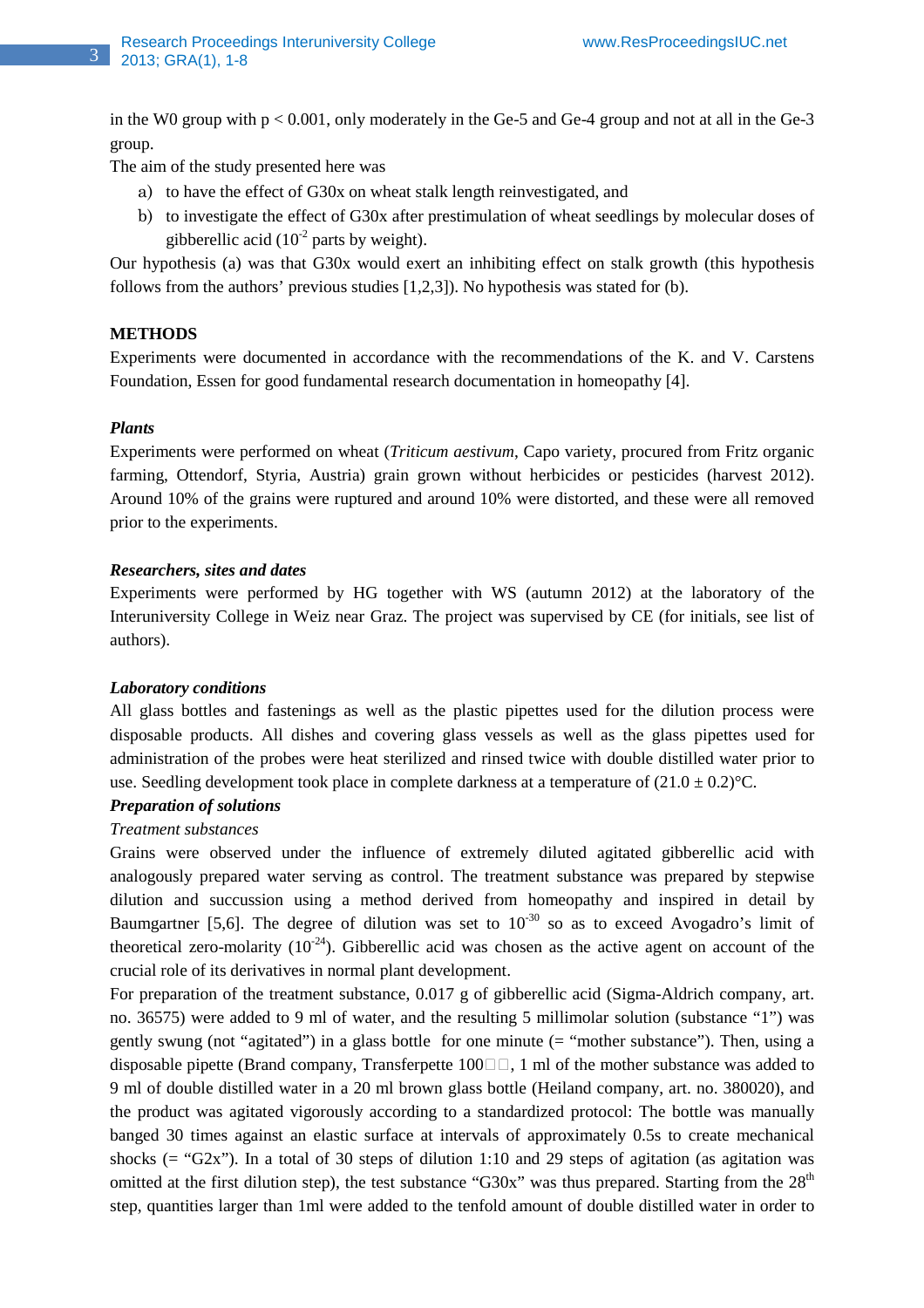prepare a sufficient quantity of test substance. Larger brown glass bottles (each of which was filled half with the liquid) were used for these last steps (29x: 250 ml, 30x: 500 ml). A new glass bottle was used for each dilution step.

Analogously prepared solvent was used for control ("W30x") to ensure that any solute contents of the glass wall would be equally present both in verum 30x and control 30x and the content of solute oxygen would also be alike. Thus, any difference in growth observed between verum- and controltreated seedlings would be attributable to the presence or absence of gibberellic acid in the mother substance.

Untreated water (=W0) served as an additional control.

## *Pretreatment substances*

4

As can be seen in Table 1, second row, grains were pretreated with inert water control (for blinding purposes) or with gibberellic acid  $10^{-2}$  parts by weight (molarity  $5x10^{-5}$ ), respectively.

| Treatment    | W۵ |    | $W30x$ G30x W30x |        | G30x              |
|--------------|----|----|------------------|--------|-------------------|
| Pretreatment | W0 | W0 | W0               | $Ge-2$ | $\rm Ge\text{-}2$ |

*Table 1: Substances used for pre treatment and treatment. For explanations, see text.* 

All test substances (for treatment and pretreatment) were prepared by WS. Substances were applied one day after preparation.

# *System performance controls*

Previous experiments had shown that differential treatment with W30x or with water that has not undergone any preparation process at all (W0, negative control) produces no differences in stalk length measured after one week (W30x:  $50 \pm 22$  mm; W0:  $50 \pm 21$  mm). The number of grains per group in these earlier experiments was 2,000, and temperature was  $(21.5 \pm 1.0)$ °C.

Previous analysis of wheat growth under treatment with inert water control with the same spatial arrangement of dishes and plants as in the present study had shown a high degree of statistical homogeneity within dishes.

## *Independent probe coding*

Control and verum were encoded by an independent authority. All probes were applied blindly; codes were broken only after the data had been calculated.

## *Data base*

5 treatment groups of 500 grains were observed in the study. There were 20 grains per dish, i.e. 25 dishes per treatment group.

## *Placement of grains*

Grains were arranged circularly in glass dishes (diameter 11 cm), each containing 1 layer of filter paper (Whatman, cellulose, 90 mm, sort 2), with the germination furrow facing down (Figure 2).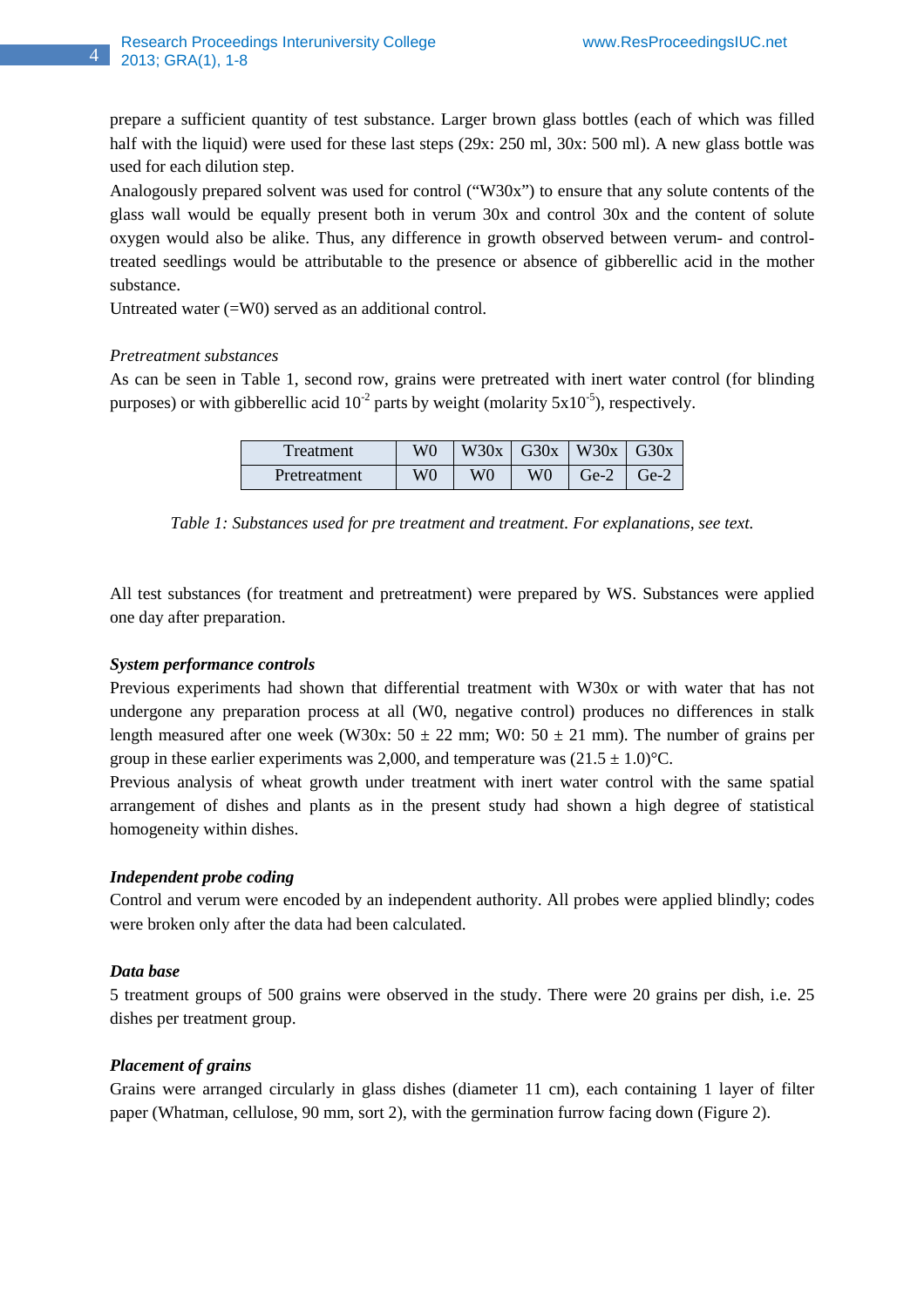

*Figure 2: Placement of grains (from [2]).* 

# *Exposure to probes*

For *pretreatment,* 2 ml of W0 or Ge-2, respectively, were added to each dish using a disposable 5 ml pipette and pipetting ball (VWR company, art. no. 612-1328 and 612-1947), and grains were left to soak for 4 hours. For *treatment,* 3 ml of G30x, W30x or W0 were added to the dishes, respectively. Dishes were then covered with 1000 ml glass vessels (up-side down beakers) and dishes and covers were wrapped in aluminium foil (Figure 3).



*Figure 3: Seedling cultivation in beakers (from [2]).* 

Beakers were placed in alternating rows according to a random procedure (stratified randomization).

 *Figure 4: Stalk growth. From [1].* 

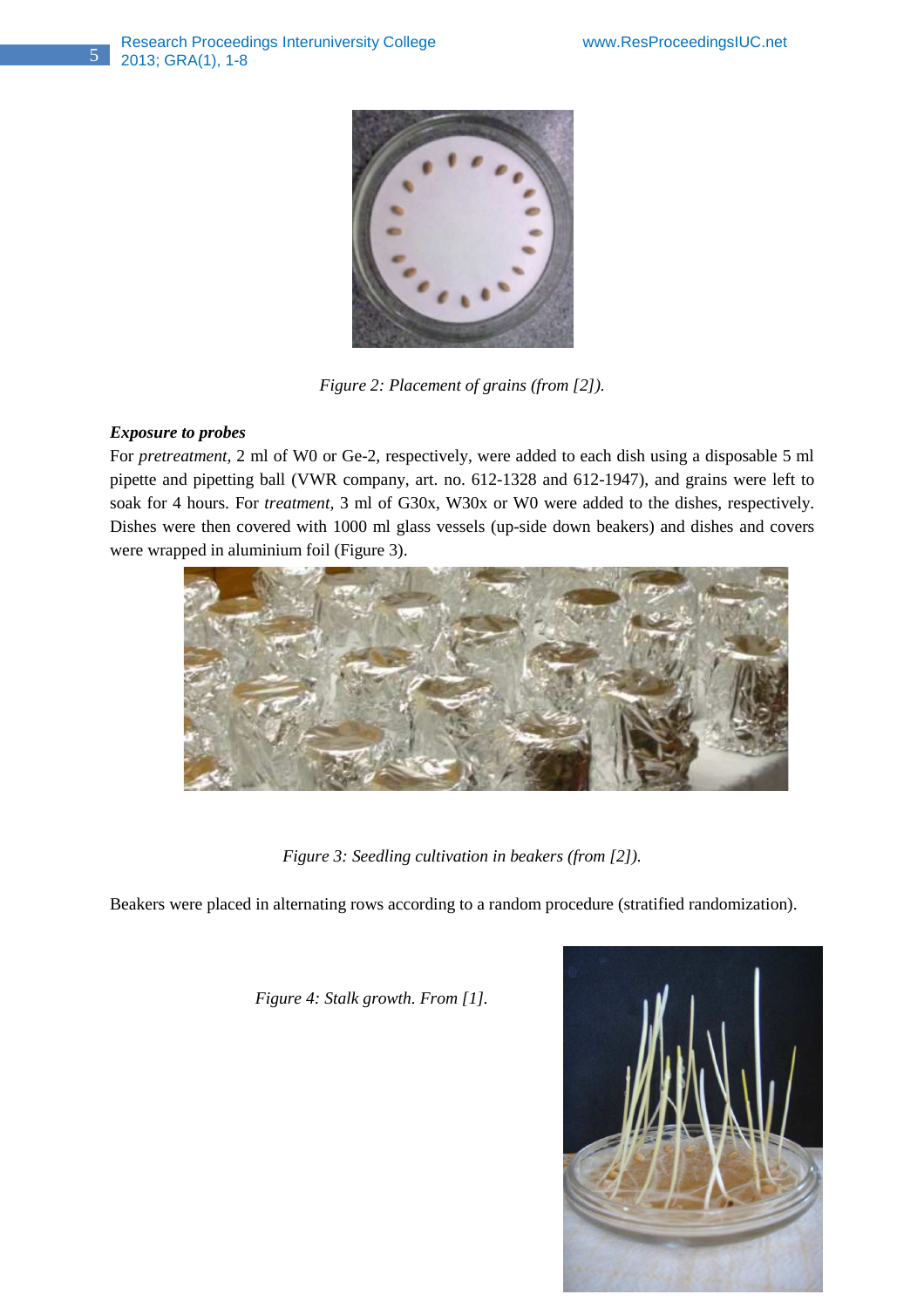#### *Observed development (endpoints)*

Germination and stalk length (Figure 4) were observed after 7 days according to a standard protocol [2]. Stalks were cut off by one person and measured by naked eye on a mm scale by another person. The person performing the measurements knew neither how stalks had been treated (see blinding procedure above) nor what their blind code was. Any possibility of an assignment bias was thus ruled out. Results were recorded by a third person. Dishes were harvested in the same sequence as they had been prepared.

#### *Data evaluation*

Differences in germination rate were evaluated at the end of the experiment, i.e. after seven days, by entering the number of germinated and non-germinated seedlings of each treatment group and its corresponding control group in four-field tables according to the chi square test.

Stalk length was determined in terms of the arithmetic mean per dish and its S.D. and evaluated by one way analysis of variance. P-values were corrected for multiple testing. Effect sizes (Cohen's d, standardized difference of means = absolute difference between means of 2 groups, divided by S.D.) were also calculated. An effect size is considered small when  $> 0.2$ , medium when  $> 0.5$  and large when  $> 0.8$ .

Data were evaluated blindly, i.e. the statistician (HL) was not aware of the meaning of the codes used. Codes were broken only after calculation of results.

## **RESULTS**

Germination rates after 7 days were practically alike (ca. 98%) in all groups ( $p > 0.05$ ).

Tables 2 and Figures 5 give an overview of the results on stalk growth.

Table 2 shows the stalk length data of studies 1 and 2 both separately and pooled.

| Treatment    | W0             | W30x           | G30x           | W30x           | G30x           |
|--------------|----------------|----------------|----------------|----------------|----------------|
| Pretreatment | W0             | W0             | W0             | $Ge-2$         | $Ge-2$         |
|              |                |                |                |                |                |
| $mean+SD$    | $47.4 \pm 6.7$ | $46.9 \pm 5.1$ | $41.2 \pm 3.9$ | $44.2 \pm 3.6$ | $44.2 \pm 6.5$ |
| $\%$         | 100            | 99.1           | 87 1           | 93.3           | 93.3           |

*Table 2: Absolute stalk length (mean±S.D. at dish level; mm) by treatment group. Percentages refer to the W0/W0 group. For further explanations, see text.* 

- (A) Mean stalk length in the W0/G30x group was  $41.2\pm15.7$  mm, i.e. 12.5% smaller than it was in the W0/W30x group  $(46.9\pm15.5 \text{ mm})$  and 12.9% smaller than it was in the W0/W0 group  $(47.4\pm16.8)$ . Both differences are statistically significant ( $p < 0.001$ ) and both are associated with a large effect size  $(d = 1.2$  in both cases).
- (B) Stalk length in the Ge-2/ groups were practically alike  $(44.2 \text{ mm})$  (p  $> 0.05$ ).

Figure 5 shows the results in terms of relative stalk length.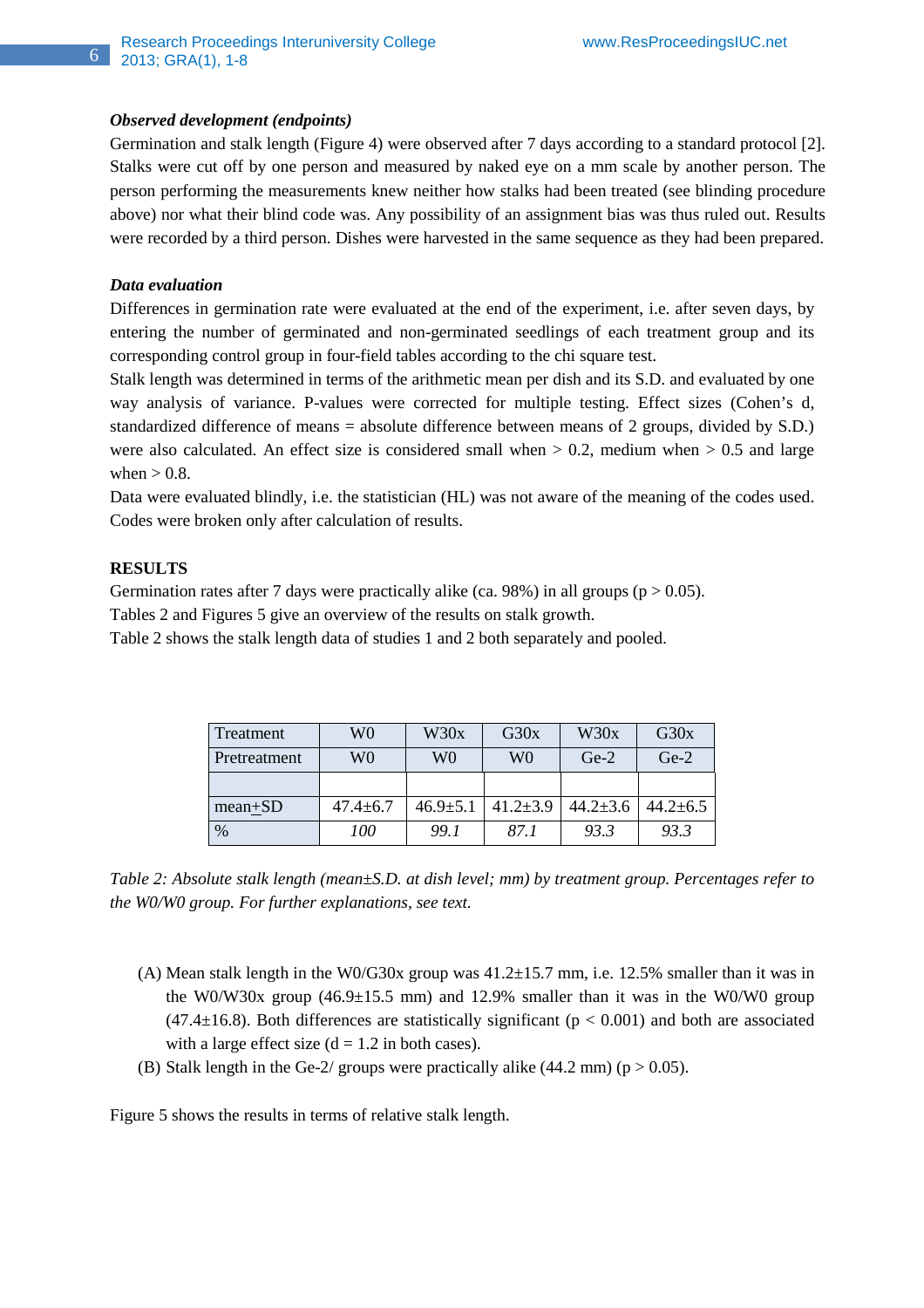

*Figure 5: Relative stalk length by treatment group with W0/W0 normalized to 100% ("W" is* synonymous for "WO"). N per group  $= 500$ . \*\*\*,  $p < 0.001$ ; the P-value refers to pair wise *comparison of W30x versus G30x groups. Only germinated grains were considered. For further explanations see text.* 

Concerning pretreatment under study, Ge-2 yielded less growth than W0. This outcome was modulated by the application of G30x in that the inhibition obtained with G30x as compared to W30x was greater when no pretreatment had been applied (Figure 5).

## **CONCLUSION**

The hypothesis (a) that G30x would exert an inhibiting effect on stalk growth was accepted. This hypothesis followed from the authors' previous studies [1,2,3]). With regard to (b) it was observed that pretreatment with Ge-2, i.e. gibberellic acid  $10^{-2}$  parts by weight (molarity  $5x10^{-5}$ ) did not lead to a stronger effect of treatment with G30x, on the contrary, stalk growth under G30x was not different to stalk growth under W30x.

Although the wheat model was inspired by effects observed in intoxication / detoxification (or more Although the wheat model was inspired by effects observed in intoxication / detoxification (or more precise: isopathic detoxication) experiments, and although pretreatment by hyperstimulation with the hormone at a molecular dose level enhanced biological development (stalk growth), the results obtained are suggestive neither of an intoxication / detoxication mechanism, nor of an "inversion effect" of the homeopathic dilution with regard to the effect of the mother substance.

An interesting way to carry these investigations further might be to pretreat wheat seedlings with gibberellin antagonists prior to treatment with extremely diluted agitated gibberellic acid or to expose them to growth inhibiting factors. beta are suggestive neither of an intoxication / detoxication mechanism, nor of an "inversion<br>fect" of the homeopathic dilution with regard to the effect of the mother substance.<br>In interesting way to carry these investiga

#### **ANNOTATION**

With the agreement of the authors and the editor of [3], descriptive elements of [3] for the presentation of its new data.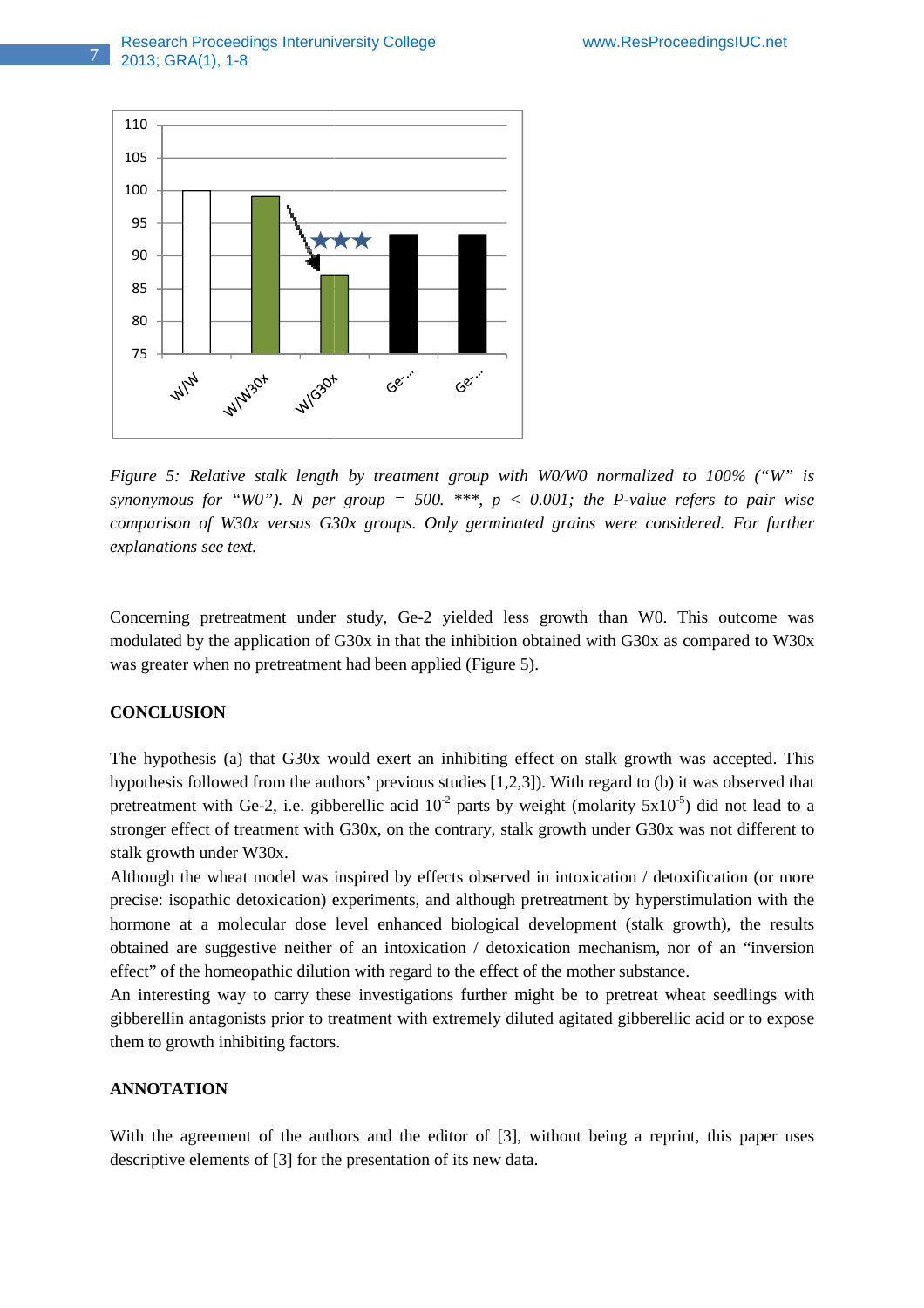#### **REFERENCES**

[1] Pfleger A., Hofäcker J., Scherer-Pongratz W., Lothaller H., Reich C., Endler P.C. (2011) The effect of extremely diluted agitated gibberellic acid (10e-30) on wheat seedling development – a two researcher study. Complementary Therapies in Medicine 19, 164-169.

[2] Endler P.C., Matzer W., Reich C., Reischl T., Hartmann A.M., Thieves K., Pfleger A., Hofäcker J., Lothaller H., Scherer-Pongratz W.: Seasonal variation of the effect of extremely diluted agitated gibberellic acid (10e-30) on wheat stalk growth – a multi researcher study. The Scientific World Journal 2011; 11: 1667-1678 13.

[3] Hribar-Marko S., Graunke H., Scherer-Pongratz W., Lothaller H., Endler P.C. Prestimulation of wheat seedling development with gibberellic acid (10e-3, 10e-4 and 10e-5) followed by application of an agitated high dilution (10e-30) of the same hormone. IJHDR 2013; 12(42): 26-39.

[4] Stock-Schröer B., Albrecht H., Betti L., Endler P.C., Linde K., Lüdtke R., Musial F., van Wijk R., Witt C., Baumgartner S. (2009) Reporting experiments in homeopathic basic research (REHBaR) – A detailed guideline for authors. Homeopathy 98, 287-298.

[5] Baumgartner S., Thurneysen A., Heusser P. (2004) Growth stimulation of dwarf peas (Pisum sativum L.) through homeopathic potencies of plant growth substances. Res Compl Med / Forsch Komplementärmed 11, 281-292.

[6] Baumgartner S., Shah D., Schaller J., Kämpfer U., Thurneysen A., Heusser P. (2008) Reproducibility of dwarf pea shoot growth stimulation by homeopathic potencies of gibberellic acid, Complem Ther Med 16(4), 183-191.